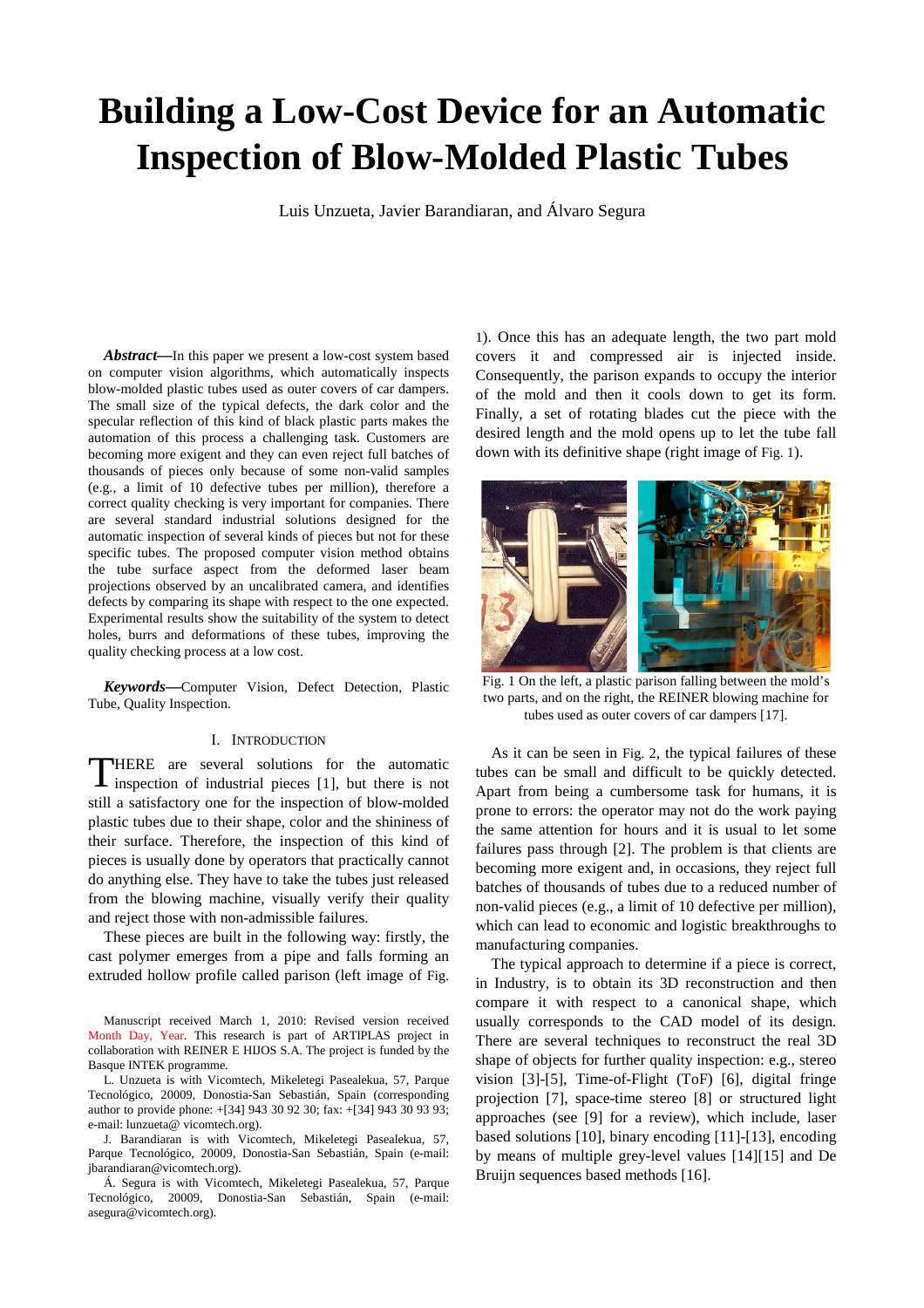

Fig. 2 From left to right and top to bottom: a deformed tube, a hole, a burr and diverse defective cuts.

However, these techniques are not the most suitable to reconstruct these tubes for detecting failures on them, fast enough to increase the productivity of the quality assurance process. The dark color of the material and specular reflection of their surface prevent to visualize clearly their projections in 2D images and therefore invalidate the techniques based on directional illumination or light patterns. On the other hand, their tubular shape makes it difficult to obtain the 3D reconstruction quickly as many high resolution calibrated views are needed to obtain a good enough quality to detect small failures.

In this work we show how to build a low-cost system based on computer vision algorithms to reconstruct the shape of the surface of this kind of tubes, with precision using an uncalibrated camera and a laser beam. This system allows detecting deformations, holes and burrs on them, at a high speed using existing computing devices. Experimental results with tubes from REINER [17], show the suitability of the proposed system and methods for the automation of these tasks, improving in this way the productivity of blow-molded tube quality control process.

## II. RELATED WORK

There exist specific solutions for the reconstruction of industrial pieces and the detection of failures on them, depending on the type of piece, material, and/or defect. For instance, Biegelbauer and M. Vincze [18] focused their work on bore surface inspection using a robotic 3D vision-guided system that can deal with small and medium lot sizes. Beyerer [19] explained key ideas for the automated visual inspection for core shops and foundries, and remarked the importance of sophisticated illumination techniques and elaborated optical front ends for such task. Bonnot [20] aimed his efforts at detecting scratch and lack of machining defects on metallic industrial parts with streaked surface, and used for it a trained classification, created with well known typical objects of each class. Budd [21] patented a solution that allows the inspection of large cast machined surfaces without movement of the component, sensor or illumination system during acquisition of an image. Smith and Smith [22] described an approach for two- and threedimensional surface data capture from moving surfaces, based upon an evolution of the existing photometric stereo technique. Later on, Farooq *et al.* [23] adapted and extended these concepts for the high speed inspection of ceramic tiles. Pernkopf and O'Leary [24] presented an adaptive threshold selection algorithm for image segmentation, usable for the inspection of bearing rolls, where the surface reflectance properties are modeled and verified with optical experiments.

In order to attain a more generality on X-ray inspection systems for non-destructive testing, Herold *et al.* [25] showed how a flexible automatic defect recognition system can be achieved using software building blocks to cope with all the different requirements and demands.

In the case of tubes similar to those studied in this paper, Picon *et al.* patented a solution, described in [26], which achieves the inspection of each extreme side of metal tubes with a rotating scanner, usable for detecting failures such as defective cuts or deformations in those tube regions. Nevertheless, we demonstrate in this paper that it is not really necessary to perform the complex task of calibrating the views in order to detect deformations, holes and burrs on the surface of blow-molded tubes.

## III. TUBE SHAPE RECONSTRUCTION

Blow-molded tubes can be reconstructed using a standard 3D scanner. However, apart from being a timeconsuming task which would certainly lower the productivity of the checking process, it is not a satisfactory method to find holes and burrs on it. Fig. 3 shows an example of the 3D scanning of one of these tubes. It can be seen that even if the mesh has a high enough density in order to model correctly holes, it is not capable of doing it (the hole's position is marked in red). The distance between obtained surface vertices is smaller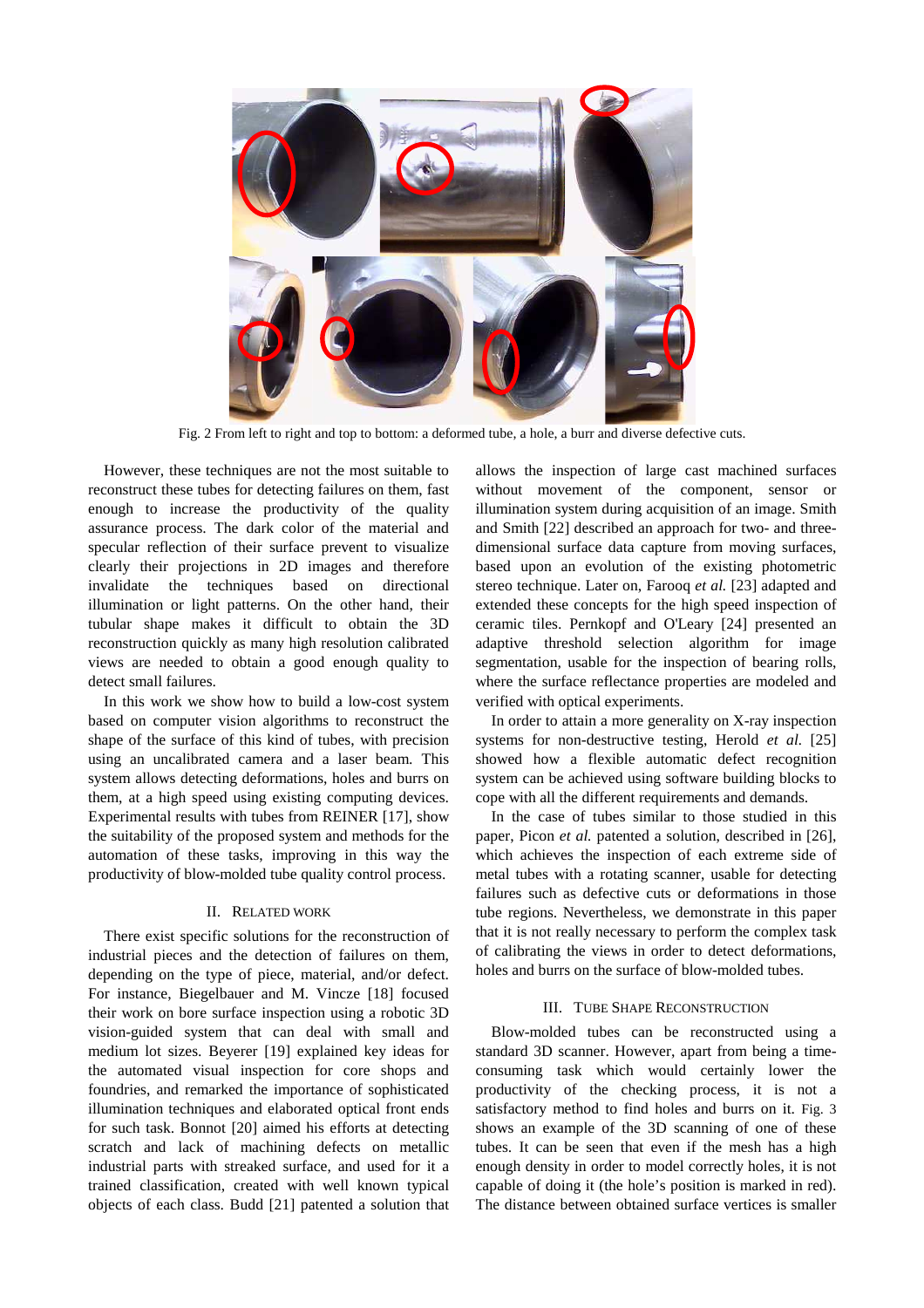than the hole but, due to the small hole size and the dark color of the tube, the system is not able to distinguish between the hole and the surface at that place, and hence it "detects" some surface mesh vertices that do not correspond to the tube's real shape.



Fig. 3 An example of how a standard 3D scanner cannot detect a hole even if the point cloud density is high enough.

On the other hand, it can be seen in Fig. 4 how a burr is modeled as a hole in the mesh. This happens because the system is not capable of modeling the abrupt laser deformation at that place with precision. It would be a good way of detecting burrs, but it is not in this case because, as it can be observed in the image, holes appear in the mesh even where there are no actual holes or burrs in the real object. Moreover, there are also some other small and isolated mesh regions "in the air" which should not be there. All these scanning errors occur because of the difficulty that the scanner has with the specular and dark surface of this kind of tubes.



Fig. 4 An example of how a 3D scanner models a burr as a hole.

The quality of this 3D reconstruction could have been improved if we would have applied on the tubes a thin matt and light liquid (or spray) to turn them into diffuse reflectors, but this is not suitable for our purpose of automating the failure detection process at a low cost.

Instead of using this approach, we propose two system layouts to reconstruct the tube shapes. Both are composed of a linear laser beam perpendicular to the piece's axis and a camera that observes the resulting laser projection profile from an oblique point of view (top image of Fig. 5). The differences between both set-ups are the relative distances of the components and that in one of them the tube rotates around its axis while in the other the tube moves along it. Additionally, in the case of the translating set-up, as it is necessary to verify the whole surface, further cameras and laser beams, or various passes would be required.



Fig. 5 From top to bottom: the translating and rotating tube system outlines, the observed laser profiles, and the obtained tube shape reconstructions for both systems.

The procedure to reconstruct tube surface shapes is shown in Fig. 6. The first task to be done is to segment the line the laser projects from the images. This can easily be done if no ambient light is used at all, as high grey-level values directly correspond to those of the laser beam. On the contrary, the red color channel would be used from RGB images in the same way.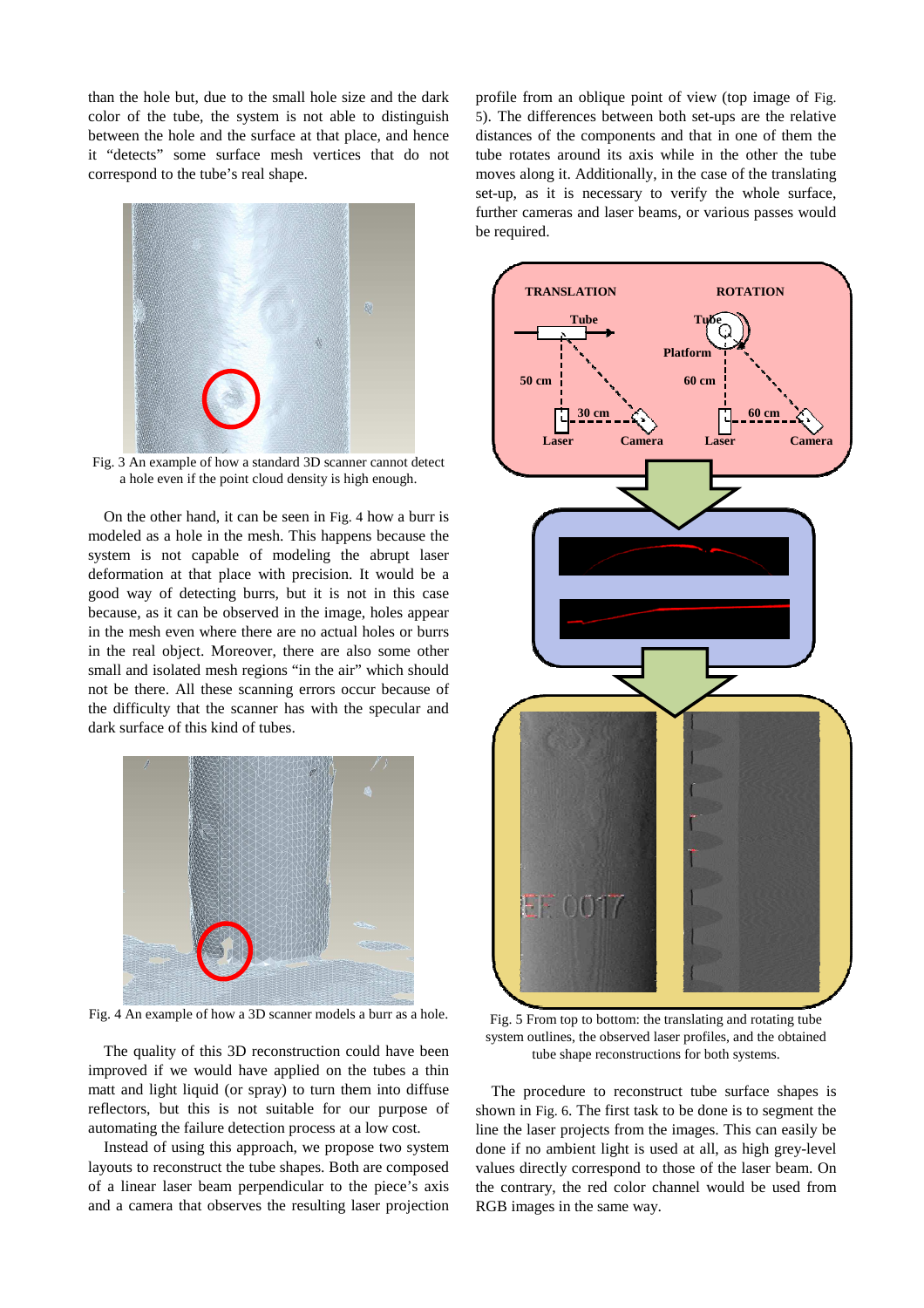

Fig. 6 Tube shape reconstruction diagram.

Next, the first derivative of the laser profile is estimated and stored in a grey-level values slice. In order to obtain a smooth profile the following three steps are applied:

- 1. The *XY* coordinates of the laser pixels are referred with respect to that of its extreme left one.
- 2. For each pixel, the mean *Y* value of the *N* previous ( *meanYprev*) and also the mean *Y* value of the next *N* neighboring pixels (*meanYnext*) to the current one are obtained. In our tests we have set  $N = 5$ , but in the extremes, only those available are used.
- 3. Finally,  $^{mean}Y_{next}$  is subtracted with  $^{mean}Y_{prev}$  and the result is divided by the difference between the previous and the next pixel *X* positions, i.e., by 2.

Afterwards, the grey-level values of the resulting slice are normalized to improve the visualization quality. This is done by rescaling the grey-level values always with the same scaling factor for all slices obtained through time. This value is determined experimentally by the user. This must be done because there can be negative derivatives, while the final grey-level values must always be positive or zero. Therefore, negative derivatives will correspond to lower grey-level values. And finally, the obtained slice is added to the image that will conform through time the tube profile.

The final reconstruction speed of the whole system depends on several factors, such as the camera's framerate, resolution, field of view, the tube's motion relative to the view, the tube's size, the laser beam characteristics, the CPU speed, the RAM memory, the programming language, etc., whose relations are not studied in this work, but it can be stated that the proposed algorithm is not computationally expensive for off-theshelf equipment and that it leads to real-time framerates.

## IV. TUBE DEFECT DETECTION

Using our reconstruction approach the detection of holes is straightforward because the laser beam in their position is not reflected in the camera. The pixels of the slice where the laser is not detected are marked in the reconstruction image as red pixels. Hence, consecutive slices presenting a hole form a red blob or connected component in the reconstruction image. Thus, these blobs are detected looking for contours in the red channel of the image, and their area is used in order to reject small red regions, which are not real holes, like those produced by the laser being occluded by the embossed letters or symbols (see the reconstruction results at the bottom of Fig. 5). Once a red cluster with a considerable area is found in the reconstructed image, it is labeled with a message alerting to its presence. This algorithm works in the same way in the translating and rotating set-ups, but in the former the resolution of the camera may be concentrated in a smaller area of the tube, so even the smallest holes can be detected.

The burr automatic detection algorithm is very similar to that of the holes (both procedures are shown in Fig. 7). In the rotating system the burrs produce an occlusion of the laser big enough to be detected as holes. The difference with respect to these comes from their shape and position, as burrs usually appear as elongated holes in the tube extremes. In principle, both burrs and holes could be simply labeled as "defects", but distinguishing explicitly between holes and burrs is interesting for statistics analyses and system parameters adjustment.



Fig. 7 Hole and burr detection procedure.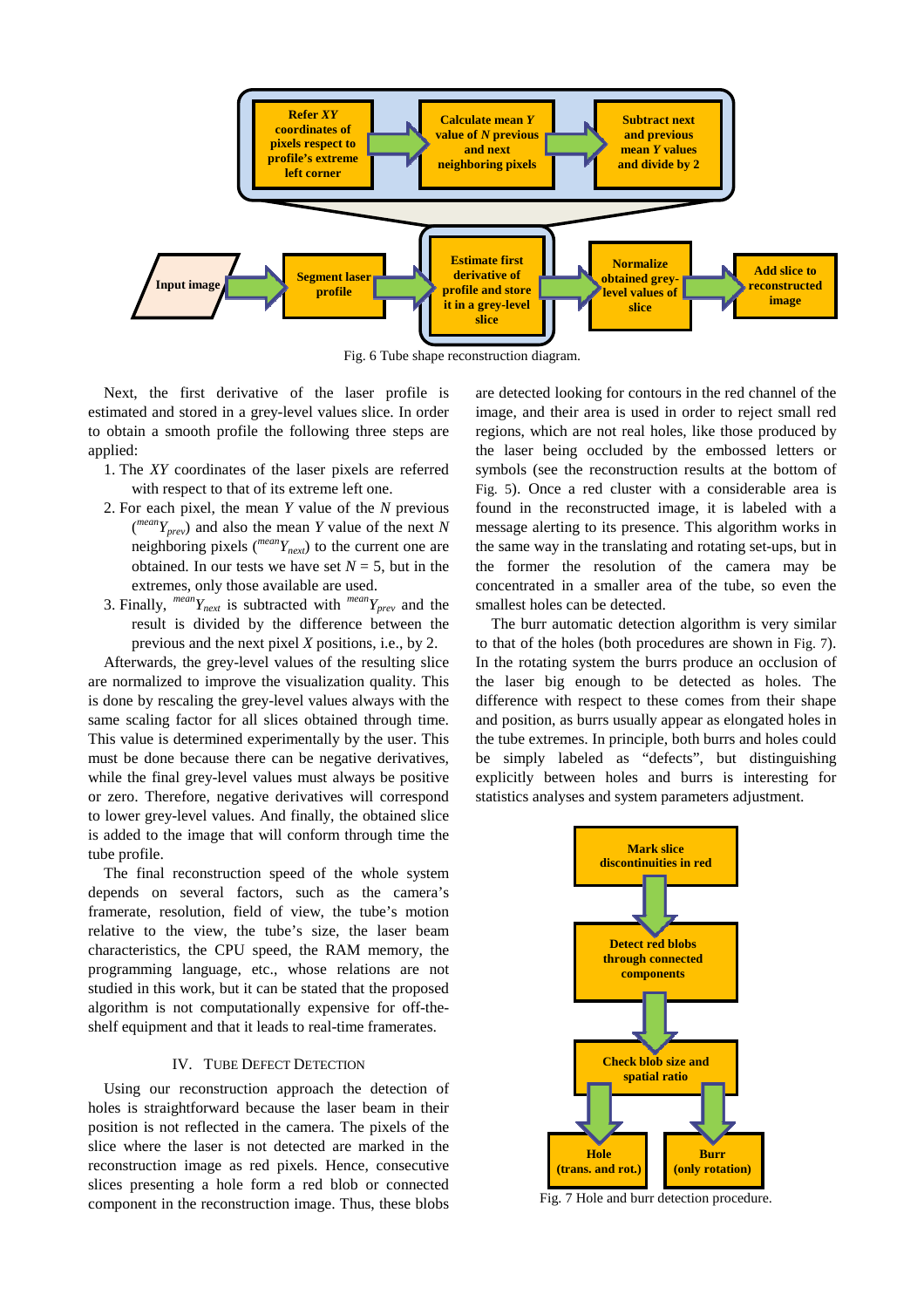The deformations or bulges are detected with the rotating system analyzing the curvature of the laser profile over the straight parts of the tube (Fig. 8). The profile of a correct tube is presented as a straight line. On the contrary, when a deformation appears, the profile forms a curve. This way the profile pixels located out of the straight line are marked as blue pixels in the reconstruction image. Therefore, consecutive slices presenting a deformation form a blue blob or connected component in the reconstruction image.



Fig. 8 Deformation detection procedure.

## V. EXPERIMENTAL RESULTS

The middle and bottom images of Fig. 5 show samples of observed laser profiles and resulting reconstructions for both translating and rotating tube systems. Darker grey-level values correspond to those in which the derivatives have lower values, while brighter to higher values, and therefore the reliefs of the tube surface can be appreciated. Moreover, it can be seen that the reconstructions have good enough quality even to permit reading the numbers engraved by the mold on the tube.

In Figures 9-11 three samples containing holes, a burr and deformations on reconstructed tube shapes are shown. It can be observed how the holes and burrs are correctly labeled, and the deformed regions are highlighted by the system. The shape of the shadow projected by the burr during the reconstruction is marked in red (Fig. 10), the same as the shapes of the holes (Fig. 9), which correspond to those instants in which the laser beam profile is "cut" while the tubes are being moved. It can also be observed how the aspect ratio of holes and burrs has a remarkable difference so that both types of defects can be easily distinguished from one another.

Finally, it can be observed that there are big enough areas marked in blue in Fig. 11, which correspond to those regions in which the difference between the expected shape and the measured one transgress the threshold. This piece can thus be considered as defective and consequently be rejected from the production line. It must be remarked that these detections are obtained while the piece is being scanned, so it is not really necessary to scan them completely and defective tubes can be rejected

as soon as failures are detected on them.



Fig. 9 Hole automatic detection.



Fig. 10 Burr automatic detection.



Fig. 11 Deformation automatic detection (marked in blue).

## VI. CONCLUSION

Two system set-ups have been proposed in this work for low-cost automatic defect detection in blow-molded tubes used as outer cover of car dampers [17]. The core of both systems only requires an uncalibrated camera and a laser beam for the visual analysis of the laser beam projection shape on the tubes. No ambient illumination is needed at all.

In both systems the laser beam is set perpendicular to the tube's axis, and the camera that observes the resulting laser is set from another point of view but in the same plane. In one of the layouts the tube rotates around its axis while in the other the tube moves along it. Both system configurations can be integrated in a manufacturing line in order to automatically check the pieces quality.

Firstly, the laser beam profile is segmented, then its